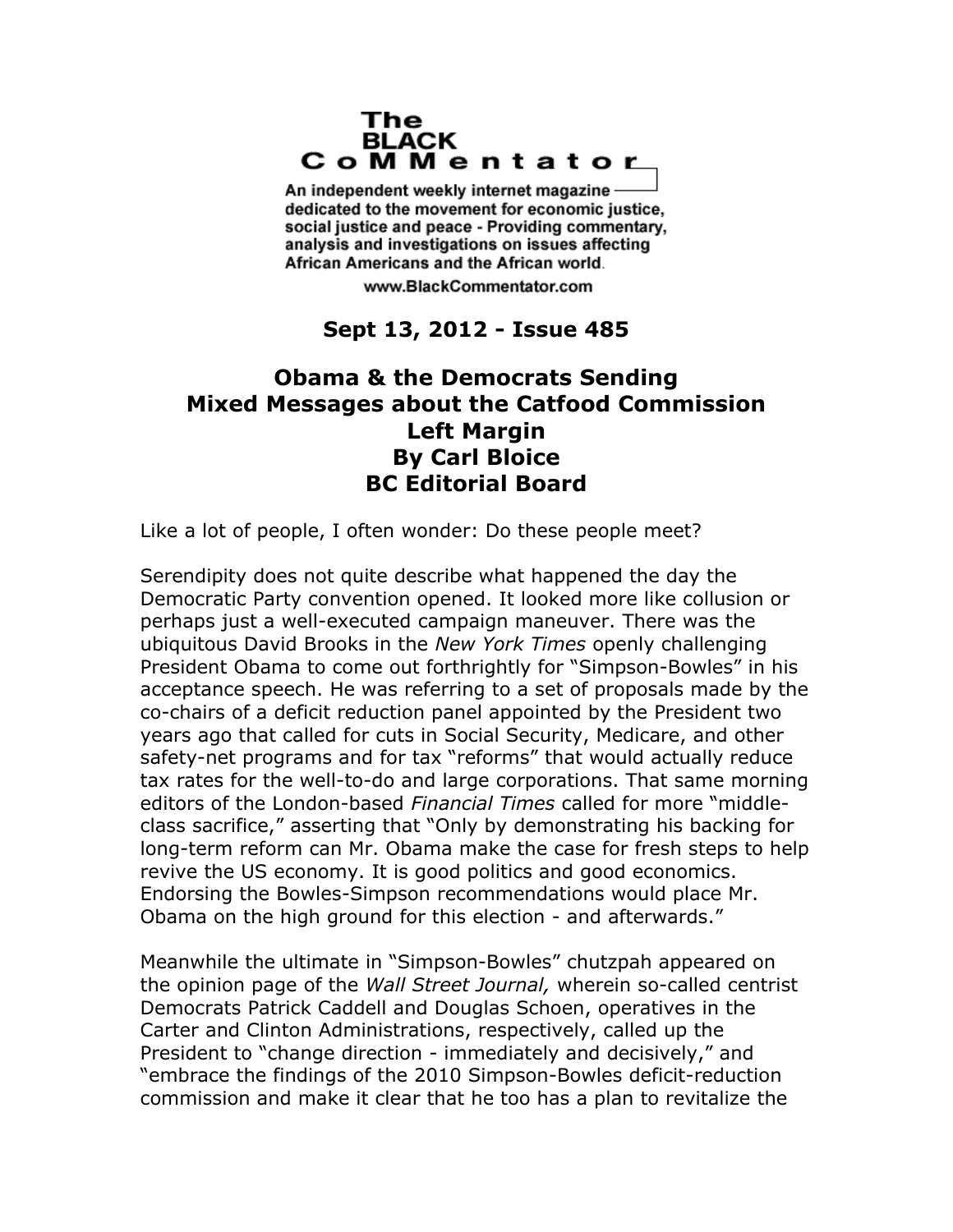U.S. economy, reduce the deficit, reform entitlements and spur economic growth through a fairer and leaner tax system." (The commission itself made no "findings," never came to agreement and adjourned without ever voting on anything.)

Why this coordinated waving of the "Simpson-Bowles" banner on the eve of Obama's acceptance speech?

My hunch is that some people have decided that there is a good chance the President will win reelection and their aim is be able to claim the election, in part, as a mandate for going after Social Security, Medicare and Medicaid, "afterwards" under the cover of "compromise." Brooks would seem to be supporting this conjecture when he writes, "A landslide or 'mandate election' in November is unlikely because neither party enjoys a clear advantage. Most fundamentally, any solution to the nation's fiscal crisis is going to require compromise. No matter who is in charge, taxes will have to go up and entitlements will have to be scaled back. The math doesn't work any other way."

I guess it was inevitable that "Simpson-Bowles" would find its way into former President Bill Clinton's nominating speech but it only rated a mention. He praised Obama for offering what he called a "reasonable' and "balanced" plan" for deficit reduction as "the kind" contained in the "approach" of the "bipartisan commission" that he said was "better" than the Republican's plan. That is an understatement. What Mitt Romney and Paul Ryan propose to do to seniors, patients and poor kids is truly horrendous.

Clinton, to his credit, also used the occasion to do something practically nobody in his party's leadership has had the sense - or courage - to do. He laid out what the threat to alter Medicaid actually entails. "They also want to block grant Medicaid and cut it by a third over the coming decade," he said. "Of course, that will hurt poor kids, but that's not all. Almost two-thirds of Medicaid is spent on nursing home care for seniors and on people with disabilities, including kids from middle class families, with special needs like Down syndrome or autism. I don't know how those families are going to deal with it. We can't let it happen."

The *Financial Times* editorial didn't sit too well with some of the paper's U.S. readers. A Colorado doctor, Ron Forthofer, responded that Obama's endorsement of "Simpson-Bowles" "would be using a bipartisan commission as cover to satisfy the demands of the financial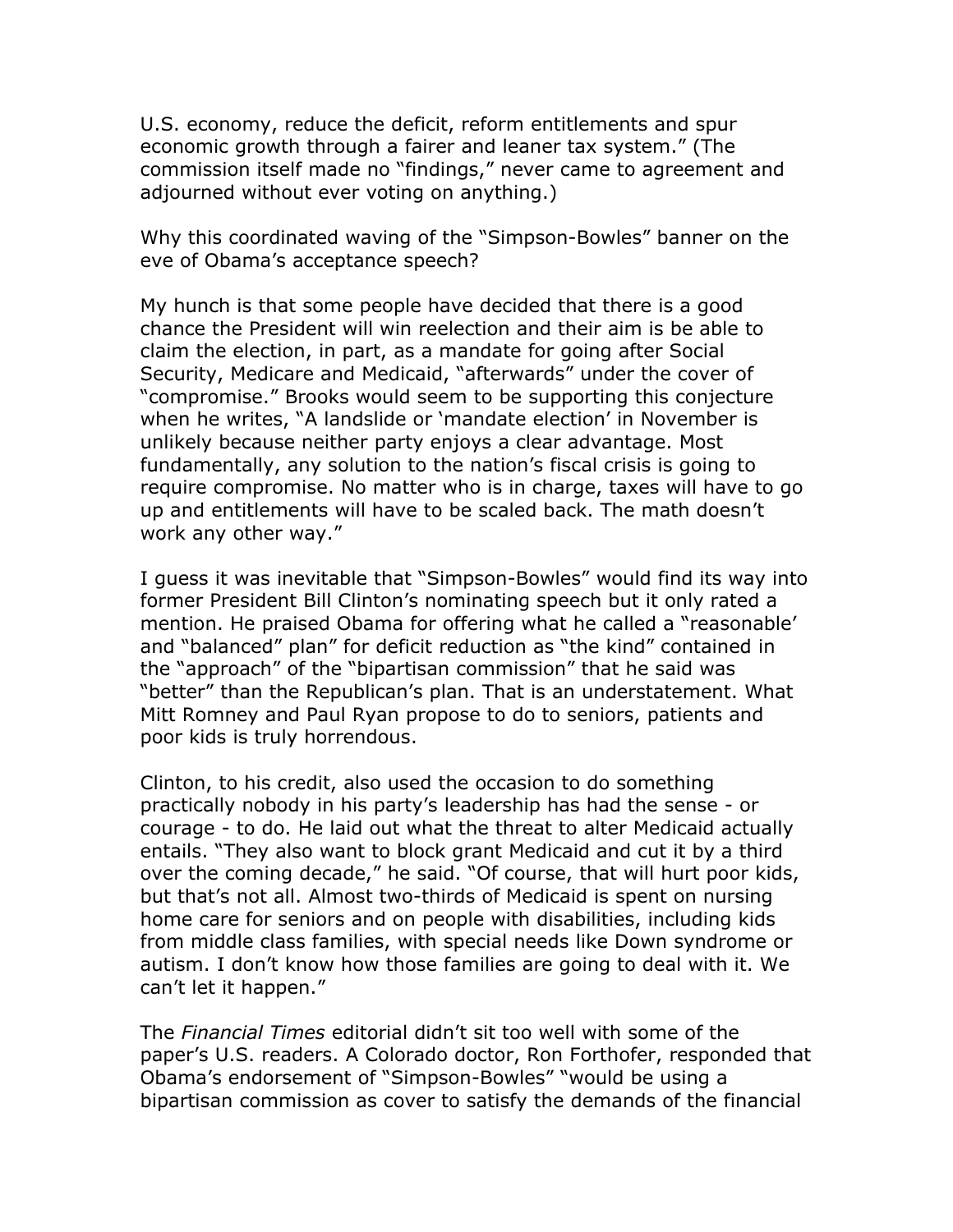sector and so-called fiscal hawks for deficit reduction without inflicting much pain on the US oligarchy." And Reba Shimansky of New York wrote, "Bowles-Simpson is the document of two very wealthy rightwingers, Erskine Bowles and Alan Simpson, and it expresses their point of view. Bowles-Simpson is a prescription for downsizing government while lowering the marginal tax rate, cutting corporation taxes, Medicare, Medicaid and cost of living adjustments for social security" adding, "It is a not a bipartisan approach to reducing the deficit. Liberals refer to it as the catfood commission because if its proposals were implemented that is all most Americans could afford to purchase."

Brooks is simply wrong. The Ryan plan is not to "cut spending and restructure entitlements," it's to restructure spending and cut entitlements. The restructuring involves more money for the military and lower allocations for education and nutrition aid for those with low incomes; the cuts called for involve Social Security, Medicare and Medicaid. Repeating what has become their mantra over the past couple of years, the editors of the *Washington Post* said September 5 that taxes must rise and "entitlements will have to be scaled back."

"We're saddled with monster deficits, and the Republicans refuse to let this president do the brave thing Bill Clinton did, and get us more revenue," *New York Times* columnist Gail Collins wrote last week. True. And that's where "Simpson-Bowles" comes in. The money has to come from somewhere but rather than raise taxes on those who have been making out like bandits the past couple of decades the aim is to take it from sick people, seniors and poor kids and make life even more precarious for the million of working people who have lost so much and are still losing out amid the ongoing economic crisis.

The final moments of the convention revealed to what extent the full court press to make endorsement of "Simpson-Bowles" an objective of the Obama-Biden campaign succeeded. In his acceptance speech the Vice-President mentioned it in passing. In his address Obama avoided the term but said, "Now, I'm still eager to reach an agreement based on the principles of my bipartisan debt commission. No party has a monopoly on wisdom. No democracy works without compromise. I want to get this done, and we can get it done."

That's mealy-mouthed. If he means the principle that revenue increases should be accompanied by spending cuts that's one thing. If he means he is open to taking a meat axe to Medicare, Social Security in return for making the very rich pay taxes at rates they once did,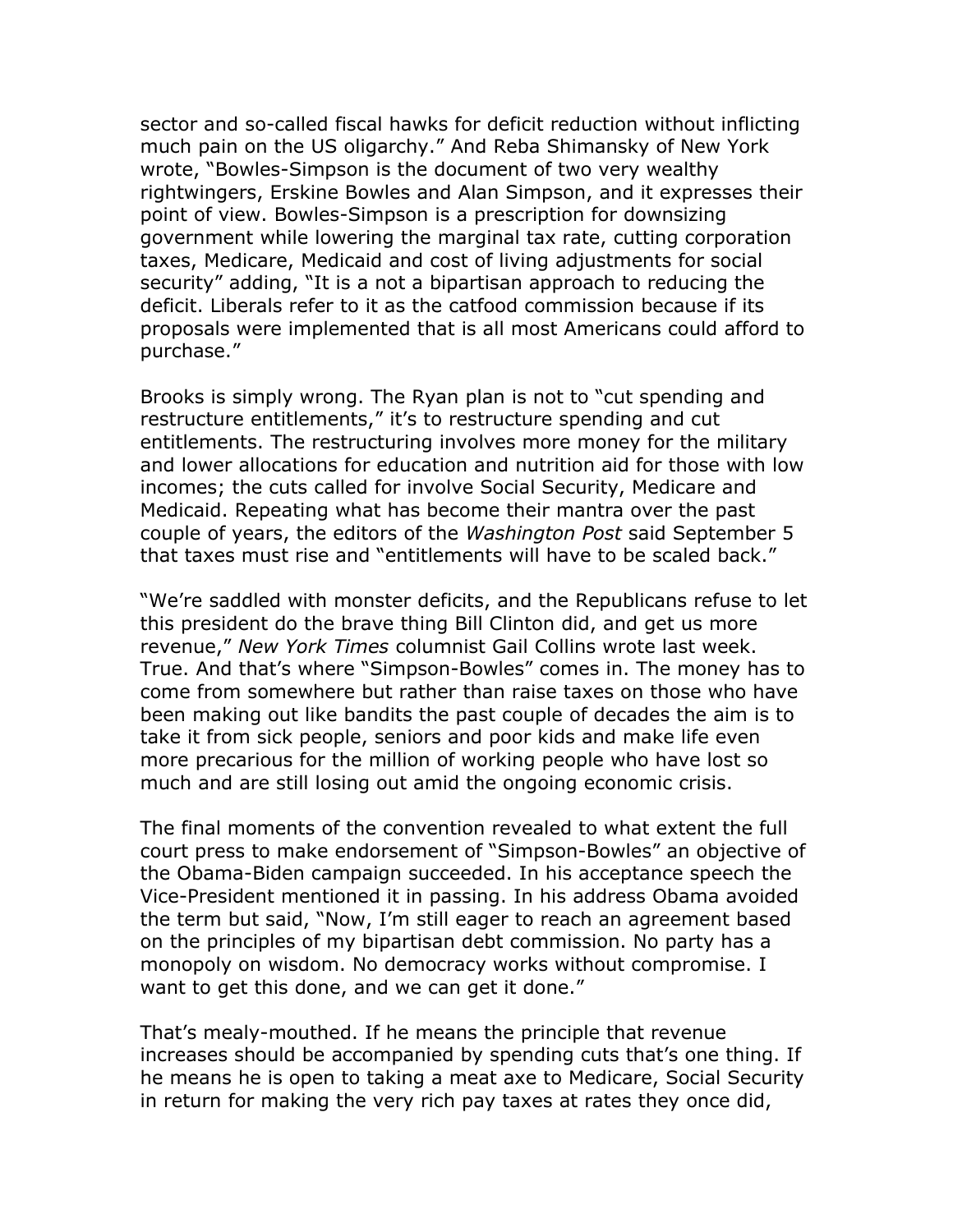that's another ball of wax. In his speech he pledged not to do the latter but his bow to "Simpson-Bowles" is not at all reassuring.

Digby at the Campaign for America's Future wrote after the President's speech, "There's a lot of wriggle room in there, and quite a few straw men, but if you read it literally, he specifically promised not to slash those programs in exchange for tax cuts. What he didn't do was promise not to cut those programs in exchange for tax hikes --- which is what the Democrats are seeking. He won't agree to tax cuts for millionaires. That's a good thing. But will he agree to cuts if the Republicans agree to raise some taxes? We don't know."

"Mitt Romney must not become president," Adam Green, head of the Progressive Change Campaign Committee, tweeted right after Obama concluded his speech. "But it's unacceptable for a Democratic president to pull the wool over supporters' eyes by talking blandly about a 'bipartisan commission' that actually proposed extreme cuts to Social Security and Medicare benefits -- and lowering corporate tax rates."

Simpson-Bowles "offers draconian austerity for the many and even more tax breaks for the wealthy few," says Richard  $(RJ)$  Eskow of the Campaign for America's Future. "No wonder Simpson and Bowles keep praising Paul Ryan to the skies: Simpson/Bowles and Romney/Ryan differ only in emphasis."

"While voucherizing Medicare will presumably save the government money (at least up front) and balance its books, it'll do so on the backs of most American seniors," writes American Prospect co-editor Harold Meyerson. "Obama's value of citizenship won't permit that, and it's on this battlefield that the Democrats will fight this fall." One hopes. But a lot of us would feel a lot better if the Administration stopped sending out mixed messages.

David Brooks didn't like Obama's speech at all and that's good news. "The Obama speech offered some important if familiar hints of big policy ideas," he wrote. "There was a vague hint of a major tax reform. There was a vague promise to accept an agreement based on the principle of the Simpson-Bowles committee on deficit reduction. But it's hard to be enthusiastic about President Obama truly championing initiatives that get no more than a sentence or a clause."

Likewise, the editors at *Washington Post* - prone as they are to counsel austerity for working people –were disappointed as well. "He vowed, 'I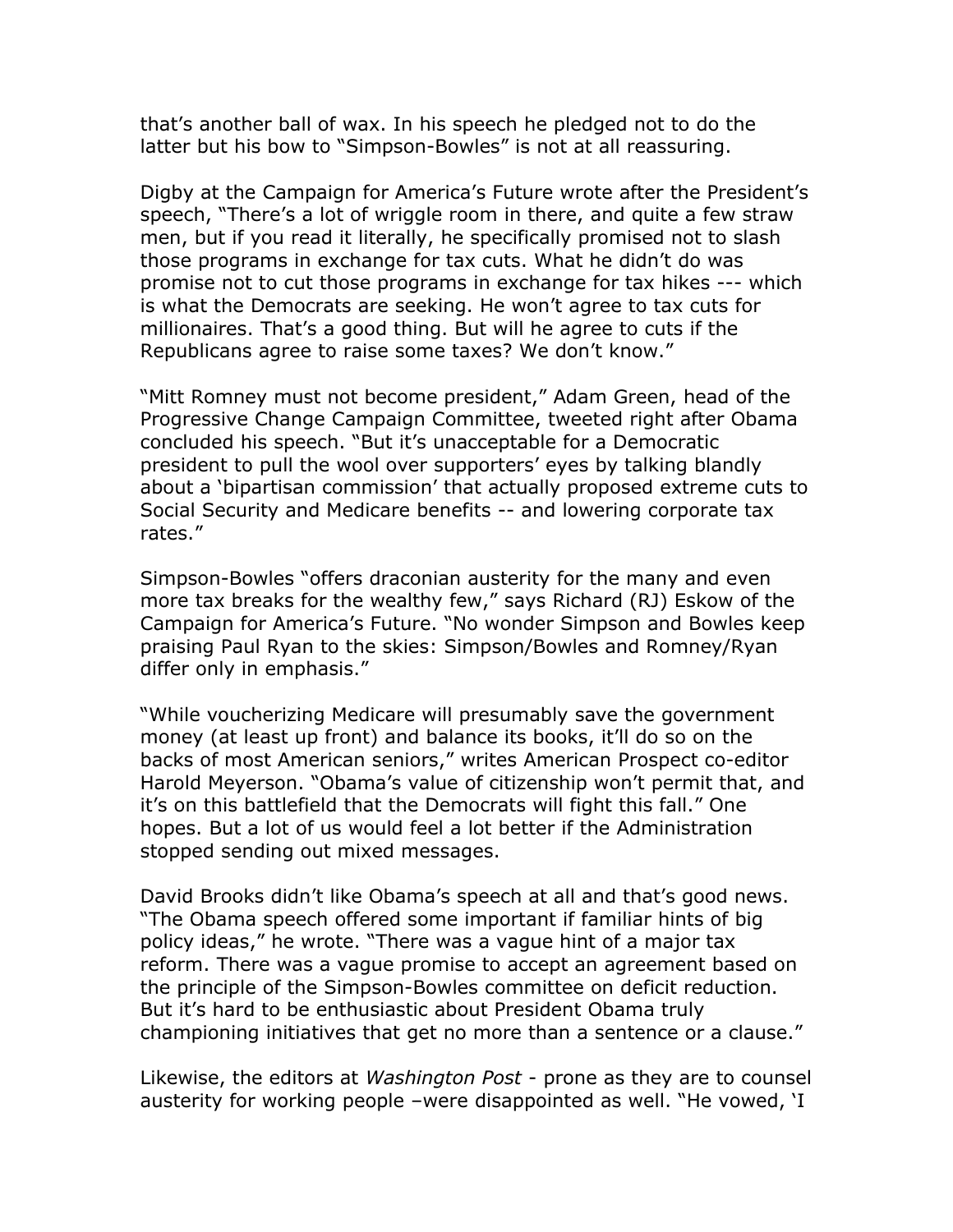will never turn Medicare into a voucher,' but he gave his audience no indication that his solution - controlling health care costs - might involve sacrifice on the part of seniors, they wrote the morning after the President's speech. "He promised 'responsible steps to strengthen' Social Security, which he has neglected throughout his first term. As to which steps those might be, not a word."

Hardly a speaker at either the Republican or Democratic conventions could step away from the microphone without referring at least once to the "American dream" (which used to mean owning your own single family house) and ascribing so many different and conflicting attributes to it as to render the term meaningless. On the eve of the confab in Charlotte, the *Financial Times*' chief foreign affairs commentator, Gideon Rachman, warned Obama to "be careful not to tread on the American dream," and went on to inform us that "The idea of the 'land of opportunity', where an individual is free to make his own way, remains inspiring - far more inspiring to most Americans than the notion of a social safety net." He could be right but I'm certain he didn't poll people in my neighborhood.

The Democratic Party platform says the Romney-Paul Republican budget plan to give seniors coupons for health care "would end Medicare as we know it." And, it pledges a new Obama Administration "will not ask seniors to pay thousands of dollars more every year while they watch the value of their Medicare benefits evaporate. "It further pledges to "find a solution to protect Social Security for future generations" and to "block Republican efforts to subject Americans' guaranteed retirement income to the whims of the stock market through privatization." The President said, "No American should ever have to spend their golden years at the mercy of insurance companies. They should retire with the care and the dignity they have earned. Yes, we will reform and strengthen Medicare for the long haul, but we'll do it by reducing the cost of health care, not by asking seniors to pay thousands of dollars more. And we will keep the promise of Social Security by taking the responsible steps to strengthen it, not by turning it over to Wall Street."

The argument will be made that the words of a party's platform and the declarations of its candidate don't mean much in the real world of political wheeling and dealing. Often that's true and it's why one of the most important challenges facing progressives, seniors and labor in this election period is acting to secure a guarantee that such promises are kept, that digging our way out of capitalism's latest crisis (far from over) is not premised on preserving present class inequities while